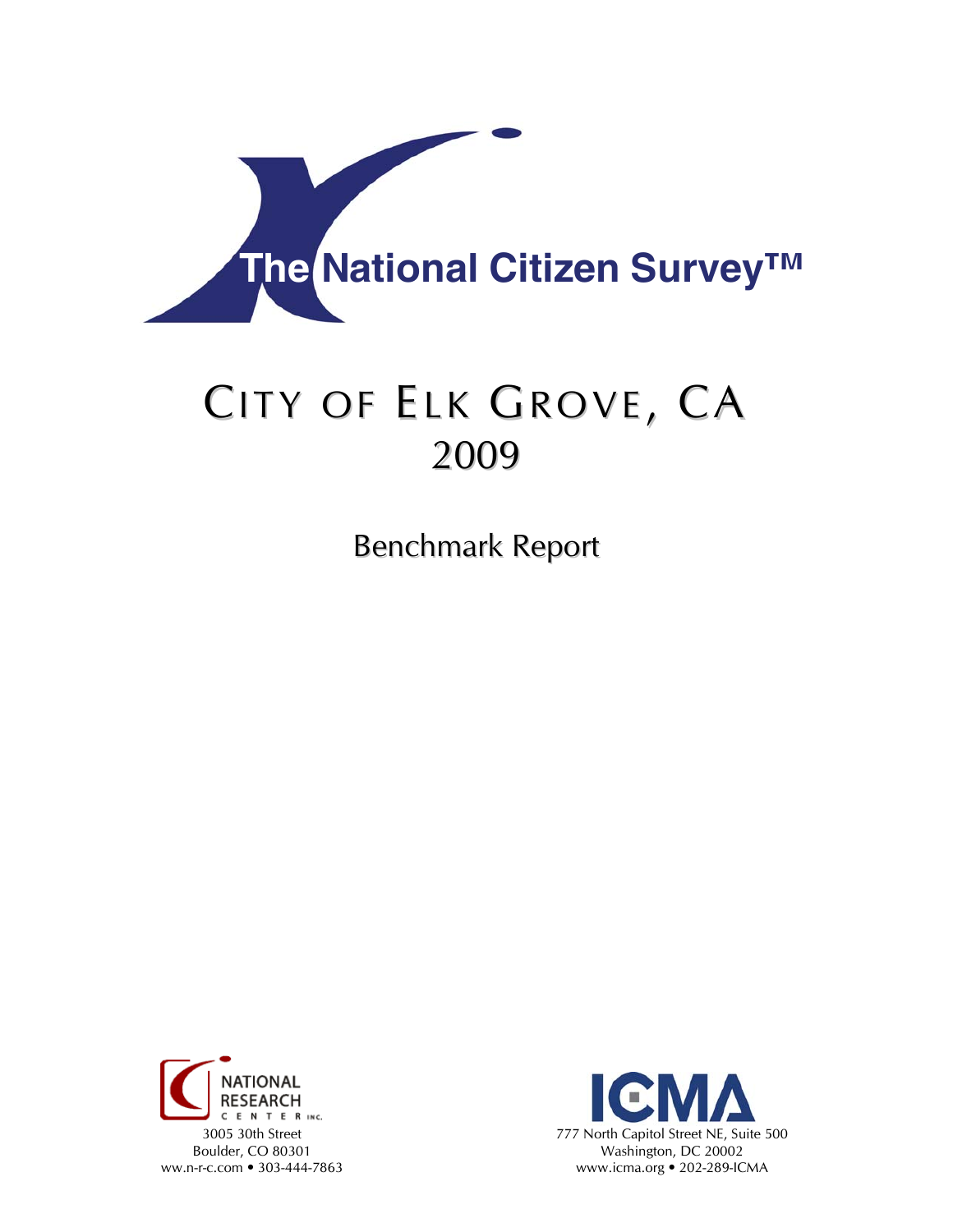## **CONTENTS**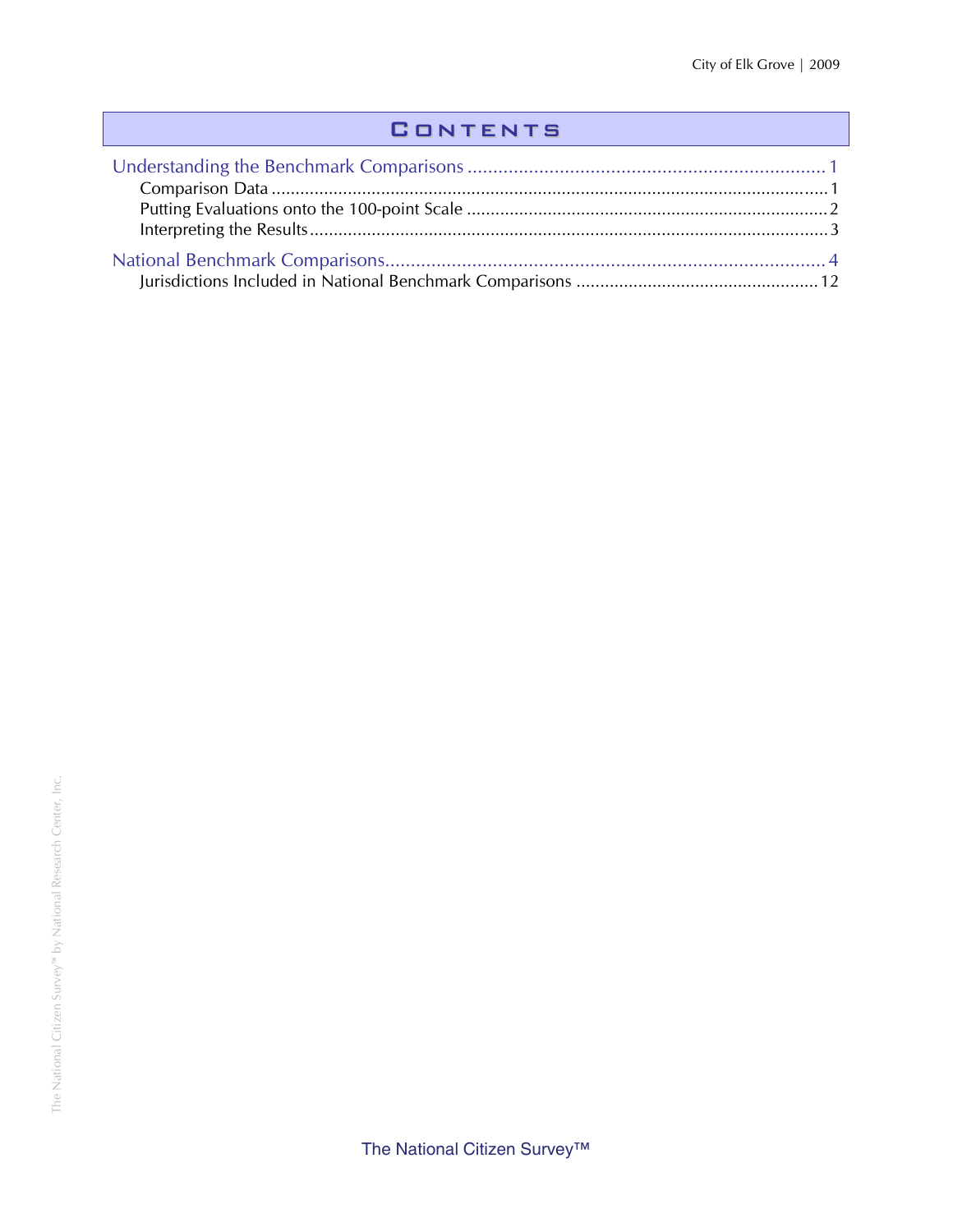## Understanding the Benchmark **COMPARISONS**

### **COMPARISON DATA**

NRC's database of comparative resident opinion is comprised of resident perspectives gathered in citizen surveys from approximately 500 jurisdictions whose residents evaluated local government services and gave their opinion about the quality of community life. The City of Elk Grove chose to have comparisons made to the entire database. A benchmark comparison (the average rating from all the comparison jurisdictions where a similar question was asked) has been provided when a similar question on the City of Elk Grove Survey was included in NRC's database and there were at least five jurisdictions in which the question was asked. For most questions compared to the entire dataset, there were more than 100 jurisdictions included in the benchmark comparison.

The jurisdictions in the database represent a wide geographic and population range as shown in the table below.

| <b>Jurisdiction Characteristic</b> | <b>Percent of Jurisdictions</b> |
|------------------------------------|---------------------------------|
| <b>Region</b>                      |                                 |
| West Coast <sup>1</sup>            | 16%                             |
| West <sup>2</sup>                  | 20%                             |
| North Central West <sup>3</sup>    | 10%                             |
| North Central East <sup>4</sup>    | 13%                             |
| South Central <sup>5</sup>         | 7%                              |
| South <sup>6</sup>                 | 26%                             |
| Northeast West <sup>7</sup>        | 3%                              |
| Northeast East <sup>8</sup>        | 4%                              |
| Population                         |                                 |
| Less than $40,000$                 | 45%                             |
| 40,000 to 74,999                   | 20%                             |
| 75,000 to 149,000                  | 17%                             |
| 150,000 or more                    | 19%                             |

 $\overline{a}$ <sup>1</sup> Alaska, Washington, Oregon, California, Hawaii

<sup>2</sup> Montana, Idaho, Wyoming, Colorado, Utah, Nevada, Arizona, New Mexico

<sup>3</sup> North Dakota, South Dakota, Nebraska, Kansas, Iowa, Missouri, Minnesota

<sup>4</sup> Illinois, Indiana, Ohio, Michigan, Wisconsin

<sup>5</sup> Oklahoma, Texas, Louisiana, Arkansas

<sup>6</sup> West Virginia, Virginia, Kentucky, Tennessee, Mississippi, Alabama, Georgia, Florida, South Carolina, North Carolina, Maryland,

Delaware, Washington DC

<sup>7</sup> New York, Pennsylvania, New Jersey

<sup>&</sup>lt;sup>8</sup> Connecticut, Rhode Island, Massachusetts, New Hampshire, Vermont, Maine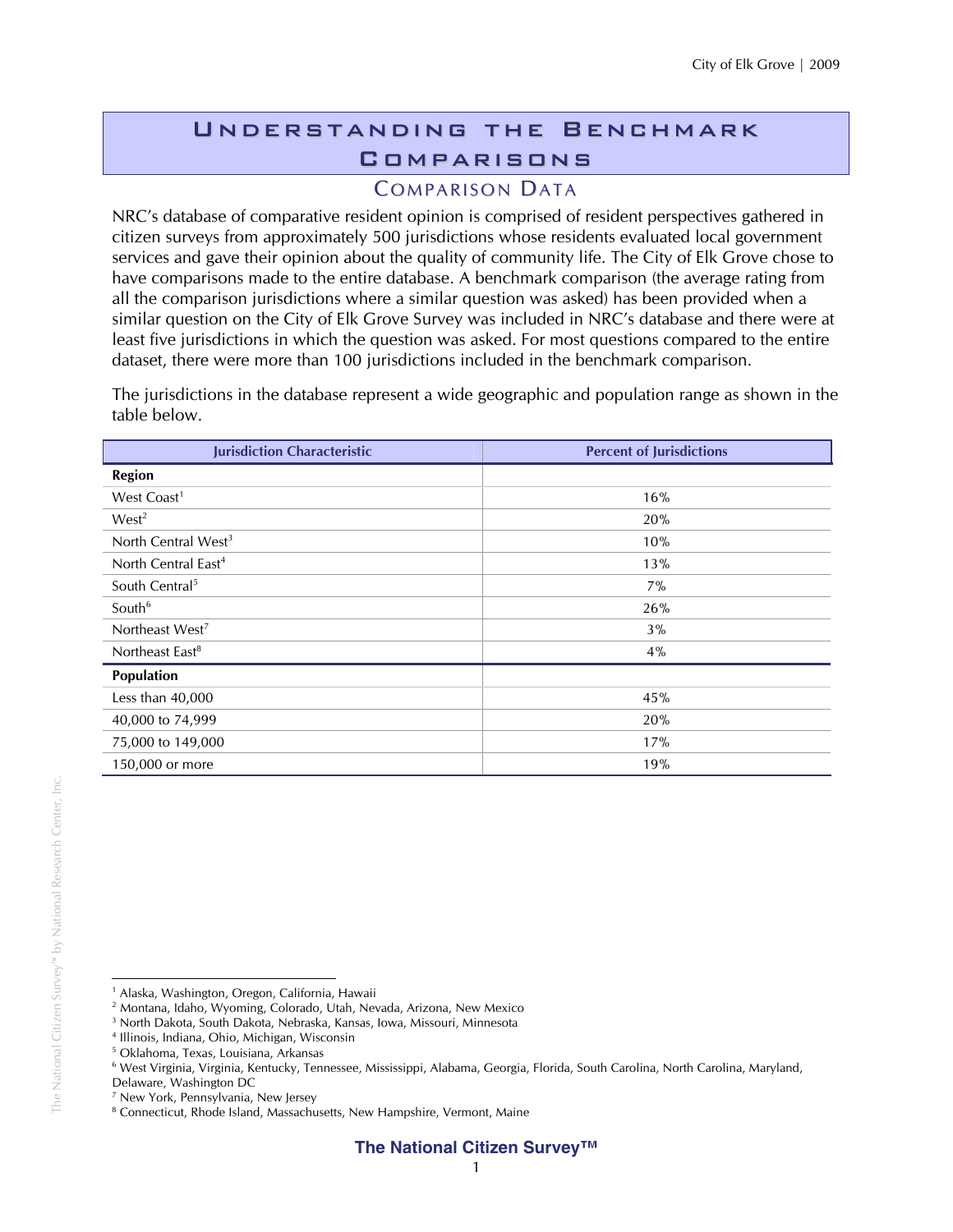#### PUTTING EVALUATIONS ONTO THE 100-POINT SCALE

Although responses to many of the evaluative questions were made on a four point scale with 1 representing the best rating and 4 the worst, the benchmarks are reported on a common scale where 0 is the worst possible rating and 100 is the best possible rating. The 95 percent confidence interval around an average score on the 100-point scale is no greater than plus or minus four points based on all respondents.

The 100-point scale is not a percent. It is a conversion of responses to an average rating. Each response option is assigned a value that is used in calculating the average score. For example, "excellent" = 100, "good" = 67, "fair" = 33 and "poor" = 0. If everyone reported "excellent," then the average rating would be 100 on the 100-point scale. Likewise, if all respondents gave a "poor", the result would be 0 on the 100-point scale. If half the respondents gave a score of "excellent" and half gave a score of "poor," the average would be in the middle of the scale (like the center post of a teeter totter) between "fair" and "good." An example of how to convert survey frequencies into an average rating appears below.

| How do you rate the community as a place to live? |                                      |                                                                  |                                            |                                      |                                                       |                                                      |  |  |  |
|---------------------------------------------------|--------------------------------------|------------------------------------------------------------------|--------------------------------------------|--------------------------------------|-------------------------------------------------------|------------------------------------------------------|--|--|--|
| <b>Response</b><br>option                         | <b>Total with</b><br>"don't<br>know" | <b>Step1: Remove the</b><br>percent of "don't<br>know" responses | <b>Total</b><br>without<br>"don't<br>know" | Step 2:<br>Assign<br>scale<br>values | Step 3: Multiply<br>the percent by<br>the scale value | Step 4: Sum<br>to calculate<br>the average<br>rating |  |  |  |
| Excellent                                         | 36%                                  | $=$ 36 $\div$ (100-5) $=$                                        | 38%                                        | 100                                  | $=$ 38% x 100 $=$                                     | 38                                                   |  |  |  |
| Good                                              | 42%                                  | $= 42 \div (100-5) =$                                            | 44%                                        | 67                                   | $= 44\% \times 67 =$                                  | 30                                                   |  |  |  |
| Fair                                              | 12%                                  | $= 12 \div (100-5) =$                                            | 13%                                        | 33                                   | $= 13\% \times 33 =$                                  | 4                                                    |  |  |  |
| Poor                                              | $5\%$                                | $= 5 \div (100-5) =$                                             | $5\%$                                      | $\mathbf{0}$                         | $= 5\% \times 0 =$                                    | $\Omega$                                             |  |  |  |
| Don't know                                        | $5\%$                                |                                                                  |                                            |                                      |                                                       |                                                      |  |  |  |
| Total                                             | 100%                                 |                                                                  | 100%                                       |                                      |                                                       | 72                                                   |  |  |  |

#### Example of Converting Responses to the 100-point Scale

#### **How do you rate the community as a place to live?**

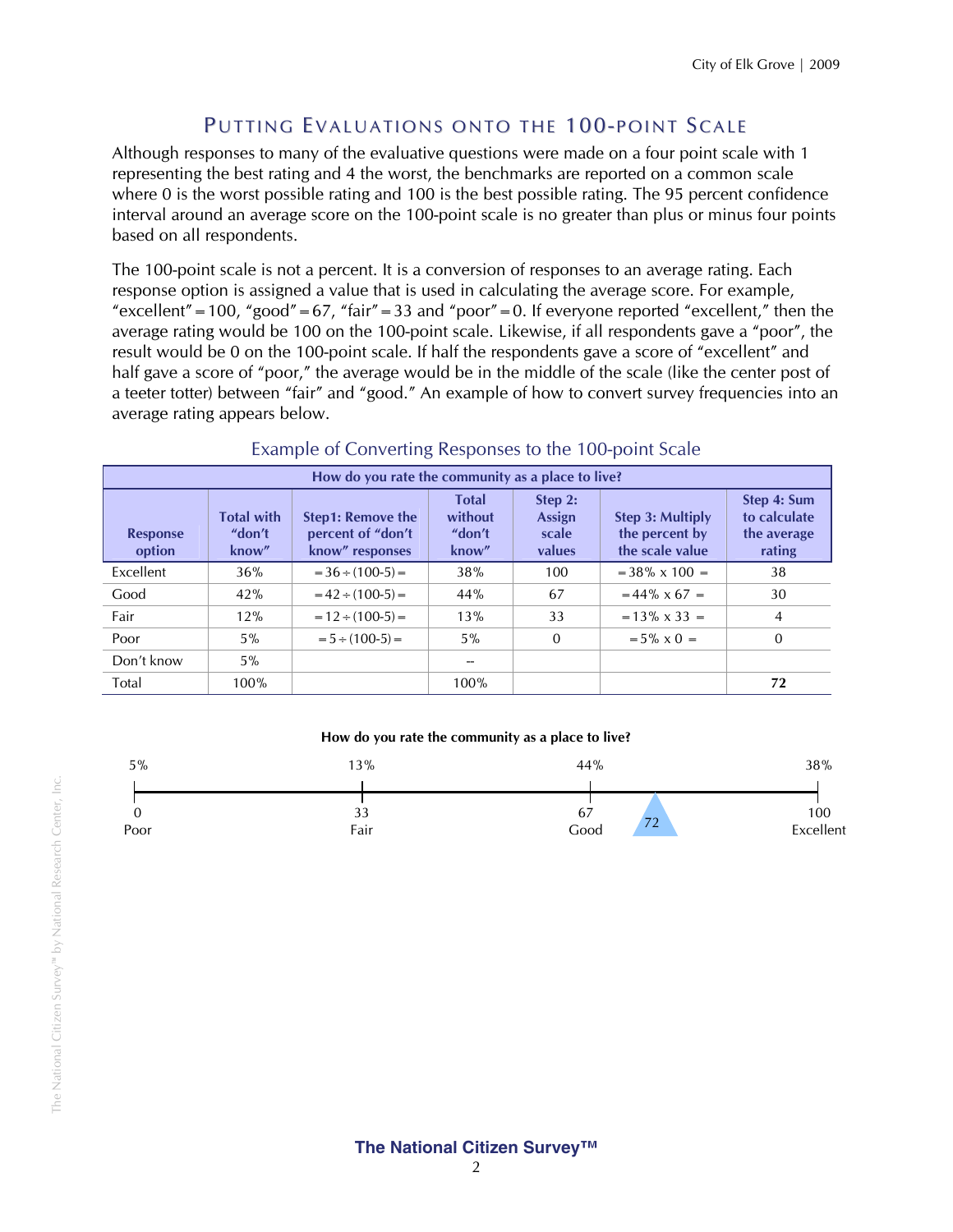#### INTERPRETING THE RESULTS

Average ratings are compared when similar questions are included in NRC's database, and there are at least five jurisdictions in which the question was asked. Where comparisons are available, three numbers are provided in the table. The first column is your jurisdiction's rating on the 100 point scale. The second column is the rank assigned to your jurisdiction's rating among jurisdictions where a similar question was asked. The third column is the number of jurisdictions that asked a similar question. The final column shows the comparison of your jurisdiction's average rating to the benchmark.

The comparison: "above," "below" or "similar" comes from a statistical comparison of your jurisdiction's rating to the benchmark (the average rating from all the comparison jurisdictions where a similar question was asked). Differences of more than four points on the 100-point scale between your jurisdiction's ratings and the average based on the appropriate comparisons from the database are considered "statistically significant," and thus are marked as "above" or "below" the benchmark. When differences between your jurisdiction's ratings and the benchmarks are four points or fewer, they are marked as "similar to" the benchmark.

This report contains benchmarks at the national level.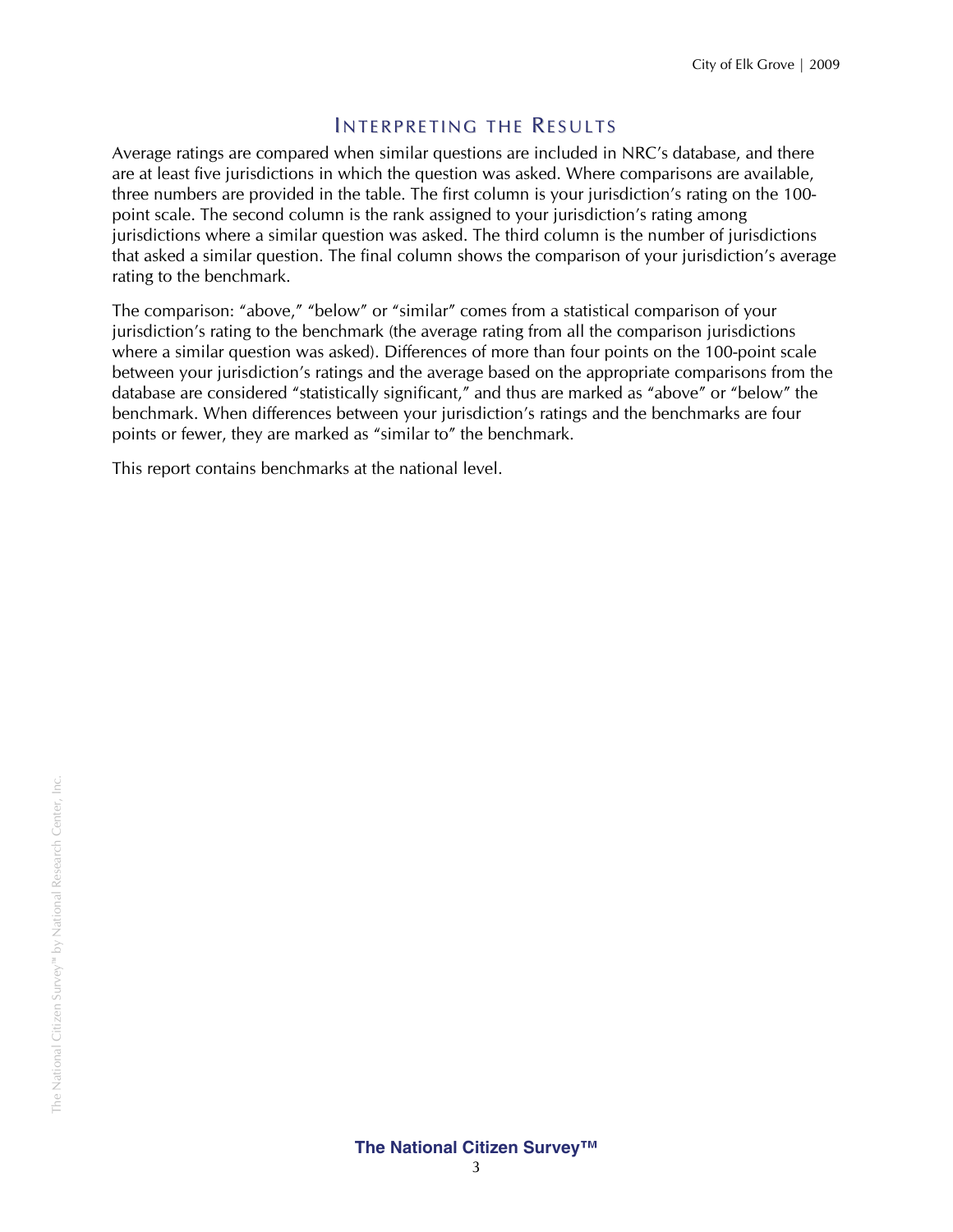## National Benchmark Comparisons

| <b>Overall Community Quality Benchmarks</b>          |                                    |      |                                                         |                                          |  |  |  |
|------------------------------------------------------|------------------------------------|------|---------------------------------------------------------|------------------------------------------|--|--|--|
|                                                      | <b>Elk Grove</b><br>average rating | Rank | <b>Number of Jurisdictions for</b><br><b>Comparison</b> | <b>Comparison to</b><br><b>benchmark</b> |  |  |  |
| Overall quality of life in Elk Grove                 | 62                                 | 227  | 344                                                     | Below                                    |  |  |  |
| Your neighborhood as place to live                   | 68                                 | 122  | 221                                                     | Similar                                  |  |  |  |
| Elk Grove as a place to live                         | 66                                 | 196  | 285                                                     | Below                                    |  |  |  |
| Remain in Elk Grove for the next<br>five years       | 72                                 | 69   | 89                                                      | Similar                                  |  |  |  |
| Recommend living in Elk Grove to<br>someone who asks | 65                                 | 78   | 90                                                      | Below                                    |  |  |  |

| <b>Community Transportation Benchmarks</b>  |                                    |      |                                                         |                                   |  |  |  |
|---------------------------------------------|------------------------------------|------|---------------------------------------------------------|-----------------------------------|--|--|--|
|                                             | <b>Elk Grove average</b><br>rating | Rank | <b>Number of Jurisdictions for</b><br><b>Comparison</b> | <b>Comparison to</b><br>benchmark |  |  |  |
| Ease of bus travel in Elk<br>Grove          | 42                                 | 86   | 147                                                     | Similar                           |  |  |  |
| Ease of car travel in Elk<br>Grove          | 48                                 | 137  | 211                                                     | <b>Below</b>                      |  |  |  |
| Ease of walking in Elk Grove                | 56                                 | 95   | 208                                                     | Similar                           |  |  |  |
| Ease of bicycle travel in Elk<br>Grove      | 50                                 | 80   | 209                                                     | Similar                           |  |  |  |
| Availability of paths and<br>walking trails | 55                                 | 41   | 90                                                      | Similar                           |  |  |  |
| Traffic flow on major streets               | 42                                 | 85   | 153                                                     | Similar                           |  |  |  |

| <b>Frequency of Bus Use Benchmarks</b>                                                                                                     |  |  |  |  |  |  |
|--------------------------------------------------------------------------------------------------------------------------------------------|--|--|--|--|--|--|
| <b>Number of Jurisdictions for</b><br><b>Comparison to</b><br><b>Elk Grove average</b><br>benchmark<br>rating<br>Rank<br><b>Comparison</b> |  |  |  |  |  |  |
| Ridden a local bus within<br>Elk Grove<br>81<br>123<br>Less                                                                                |  |  |  |  |  |  |

| <b>Transportation and Parking Services Benchmarks</b> |                                    |             |                                                         |                                   |  |  |  |
|-------------------------------------------------------|------------------------------------|-------------|---------------------------------------------------------|-----------------------------------|--|--|--|
|                                                       | <b>Elk Grove average</b><br>rating | <b>Rank</b> | <b>Number of Jurisdictions for</b><br><b>Comparison</b> | <b>Comparison to</b><br>benchmark |  |  |  |
| Street repair                                         |                                    |             |                                                         |                                   |  |  |  |
| /maintenance                                          | 50                                 | 117         | 342                                                     | Above                             |  |  |  |
| Street cleaning                                       | 55                                 | 129         | 240                                                     | Similar                           |  |  |  |
| Street lighting                                       | 61                                 | 42          | 253                                                     | Above                             |  |  |  |
| Sidewalk maintenance                                  | 58                                 | 37          | 216                                                     | Above                             |  |  |  |
| Light timing                                          | 46                                 | 80          | 162                                                     | Similar                           |  |  |  |
| Bus or transit services                               | 50                                 | 95          | 170                                                     | Similar                           |  |  |  |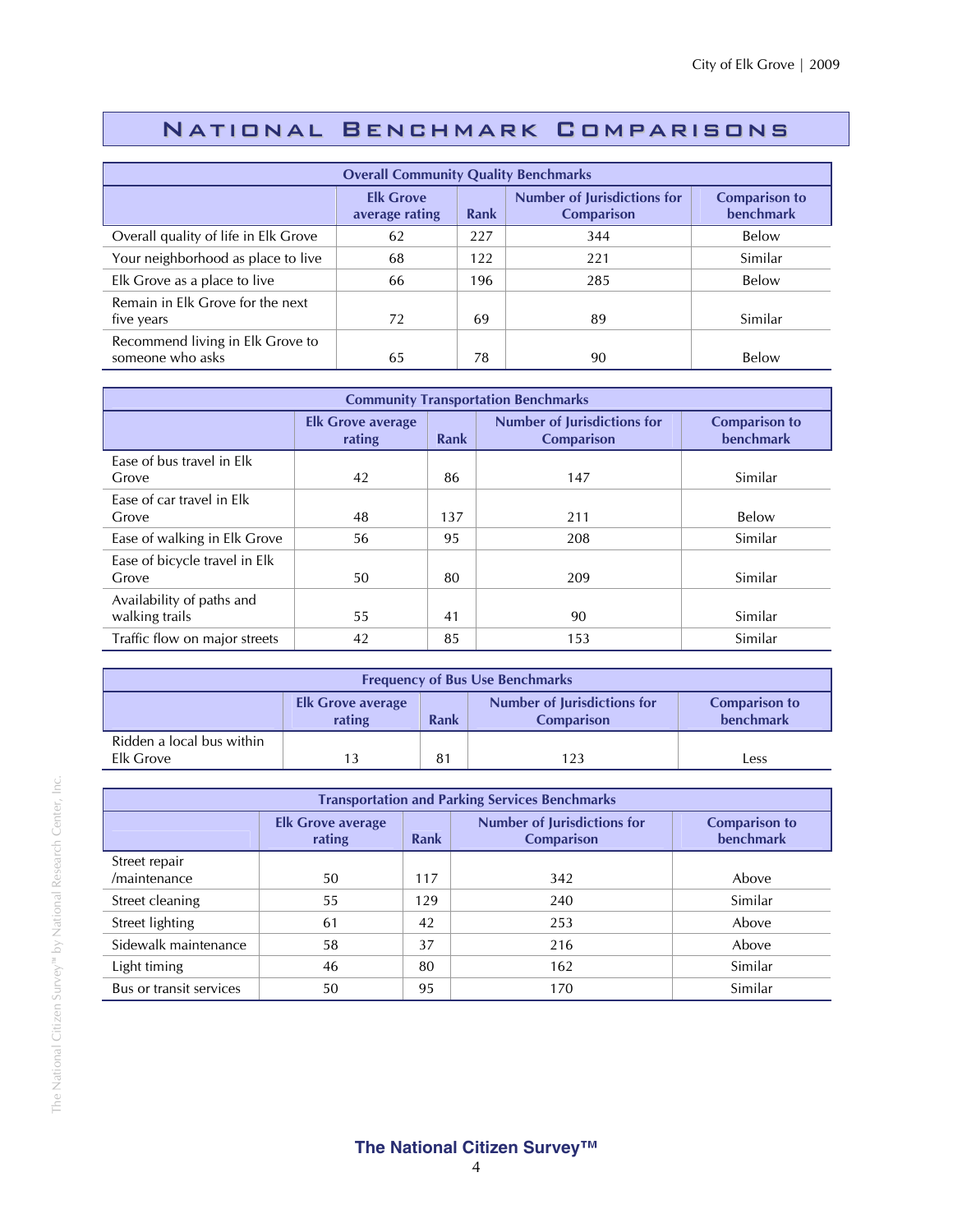| <b>Housing Characteristics Benchmarks</b>                                                                                                         |    |    |     |       |  |  |  |
|---------------------------------------------------------------------------------------------------------------------------------------------------|----|----|-----|-------|--|--|--|
| <b>Number of Jurisdictions for</b><br><b>Comparison to</b><br><b>Elk Grove average</b><br><b>benchmark</b><br>rating<br><b>Comparison</b><br>Rank |    |    |     |       |  |  |  |
| Availability of affordable<br>quality housing                                                                                                     | 50 | 28 | 240 | Above |  |  |  |
| Variety of housing options<br>Above<br>32<br>86                                                                                                   |    |    |     |       |  |  |  |

| <b>Housing Costs Benchmarks</b>                                                                                                     |    |  |    |      |  |
|-------------------------------------------------------------------------------------------------------------------------------------|----|--|----|------|--|
| <b>Number of Jurisdictions</b><br><b>Elk Grove</b><br><b>Comparison to</b><br>benchmark<br>average rating<br>Rank<br>for Comparison |    |  |    |      |  |
| Experiencing housing costs stress<br>(housing costs 30% or more of income)                                                          | 48 |  | 86 | More |  |

| <b>Built Environment Benchmarks</b>                                                                                                        |    |     |     |         |  |  |  |
|--------------------------------------------------------------------------------------------------------------------------------------------|----|-----|-----|---------|--|--|--|
| <b>Number of Jurisdictions for</b><br><b>Comparison to</b><br><b>Elk Grove average</b><br>benchmark<br>rating<br><b>Comparison</b><br>Rank |    |     |     |         |  |  |  |
| Quality of new<br>development in city                                                                                                      | 50 | 110 | 176 | Similar |  |  |  |
| Overall appearance of Elk<br>88<br>Grove<br>257<br>64<br>Above                                                                             |    |     |     |         |  |  |  |

| <b>Population Growth Benchmarks</b>                                                                                                        |    |    |     |      |  |  |  |
|--------------------------------------------------------------------------------------------------------------------------------------------|----|----|-----|------|--|--|--|
| <b>Number of Jurisdictions for</b><br><b>Comparison to</b><br><b>Elk Grove average</b><br>benchmark<br>rating<br>Rank<br><b>Comparison</b> |    |    |     |      |  |  |  |
| Population growth seen as<br>too fast                                                                                                      | 62 | 47 | 177 | More |  |  |  |

| <b>Nuisance Problems Benchmarks</b>                                                                                                 |  |     |     |      |  |
|-------------------------------------------------------------------------------------------------------------------------------------|--|-----|-----|------|--|
| <b>Number of Jurisdictions</b><br><b>Comparison to</b><br><b>Elk Grove</b><br>benchmark<br>for Comparison<br>average rating<br>Rank |  |     |     |      |  |
| Run down buildings, weed lots and<br>junk vehicles are a "major" problem                                                            |  | 111 | 172 | Less |  |

| <b>Planning and Community Code Enforcement Services Benchmarks</b>                                                                         |    |     |     |         |  |  |
|--------------------------------------------------------------------------------------------------------------------------------------------|----|-----|-----|---------|--|--|
| <b>Number of Jurisdictions for</b><br><b>Elk Grove</b><br><b>Comparison to</b><br>benchmark<br><b>Comparison</b><br>Rank<br>average rating |    |     |     |         |  |  |
| Land use, planning and zoning                                                                                                              | 40 | 129 | 222 | Similar |  |  |
| Code enforcement (weeds,<br>abandoned buildings, etc)                                                                                      | 42 | 173 | 274 | Similar |  |  |
| Animal control                                                                                                                             | 55 | 128 | 243 | Similar |  |  |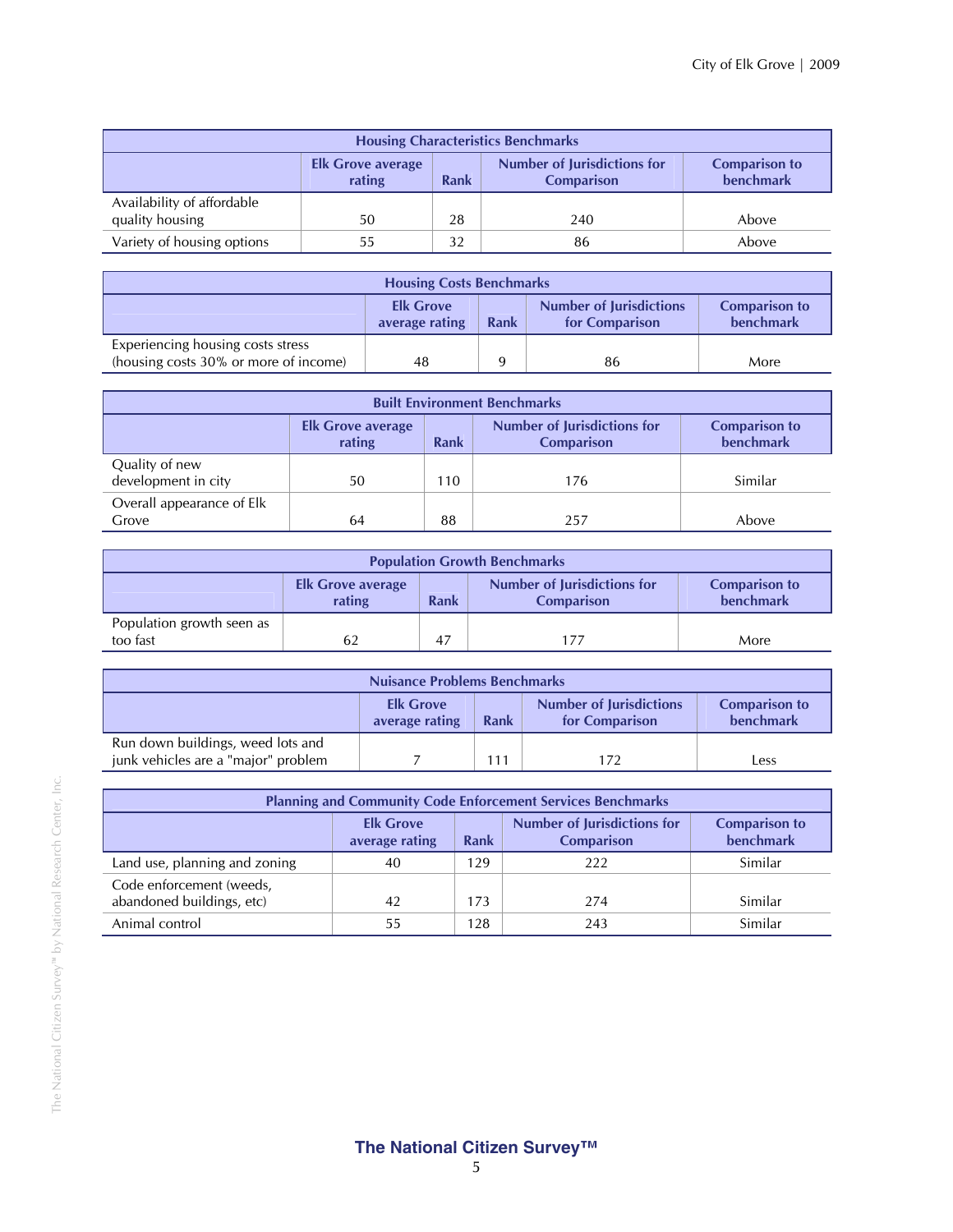| <b>Economic Sustainability and Opportunities Benchmarks</b>                                                                         |    |     |     |              |  |  |
|-------------------------------------------------------------------------------------------------------------------------------------|----|-----|-----|--------------|--|--|
| <b>Number of Jurisdictions</b><br><b>Elk Grove</b><br><b>Comparison to</b><br>benchmark<br>for Comparison<br>average rating<br>Rank |    |     |     |              |  |  |
| Employment opportunities                                                                                                            | 25 | 184 | 229 | Below        |  |  |
| Shopping opportunities                                                                                                              | 46 | 137 | 217 | Similar      |  |  |
| Place to work                                                                                                                       | 47 | 147 | 217 | <b>Below</b> |  |  |
| Overall quality of business and service<br>establishments in Elk Grove                                                              | 51 | 58  | 81  | Similar      |  |  |

| <b>Economic Development Services Benchmarks</b>                                                                                                   |    |     |     |       |  |  |  |
|---------------------------------------------------------------------------------------------------------------------------------------------------|----|-----|-----|-------|--|--|--|
| <b>Number of Jurisdictions for</b><br><b>Comparison to</b><br><b>Elk Grove average</b><br><b>benchmark</b><br>rating<br>Rank<br><b>Comparison</b> |    |     |     |       |  |  |  |
| Economic<br>development                                                                                                                           | 36 | 172 | 216 | Below |  |  |  |

| <b>Job and Retail Growth Benchmarks</b> |                                                                                                                                                   |    |     |         |  |  |  |
|-----------------------------------------|---------------------------------------------------------------------------------------------------------------------------------------------------|----|-----|---------|--|--|--|
|                                         | <b>Number of Jurisdictions for</b><br><b>Comparison to</b><br><b>Elk Grove average</b><br>benchmark<br><b>Rank</b><br>rating<br><b>Comparison</b> |    |     |         |  |  |  |
| Retail growth seen as<br>too slow       | 37                                                                                                                                                | 74 | 177 | Similar |  |  |  |
| Jobs growth seen as too<br>slow         | 81                                                                                                                                                | 49 | 178 | More    |  |  |  |

| <b>Personal Economic Future Benchmarks</b>        |                                                                                                                                            |     |     |         |  |  |  |
|---------------------------------------------------|--------------------------------------------------------------------------------------------------------------------------------------------|-----|-----|---------|--|--|--|
|                                                   | <b>Number of Jurisdictions for</b><br><b>Comparison to</b><br><b>Elk Grove</b><br>benchmark<br>Rank<br><b>Comparison</b><br>average rating |     |     |         |  |  |  |
| Positive impact of economy on<br>household income | 14                                                                                                                                         | 103 | 176 | Similar |  |  |  |

| <b>Community and Personal Public Safety Benchmarks</b>      |                                    |      |                                                         |                                          |  |
|-------------------------------------------------------------|------------------------------------|------|---------------------------------------------------------|------------------------------------------|--|
|                                                             | <b>Elk Grove</b><br>average rating | Rank | <b>Number of Jurisdictions for</b><br><b>Comparison</b> | <b>Comparison to</b><br><b>benchmark</b> |  |
| Safety in your neighborhood during<br>the day               | 84                                 | 162  | 248                                                     | Similar                                  |  |
| Safety in your neighborhood after<br>dark                   | 68                                 | 154  | 243                                                     | Similar                                  |  |
| Safety in Elk Grove's commercial<br>areas during the day    | 78                                 | 146  | 207                                                     | Below                                    |  |
| Safety in Elk Grove's commercial<br>areas after dark        | 54                                 | 152  | 216                                                     | Below                                    |  |
| Safety from violent crime (e.g.,<br>rape, assault, robbery) | 64                                 | 153  | 212                                                     | Below                                    |  |
| Safety from property crimes (e.g.,<br>burglary, theft)      | 52                                 | 165  | 211                                                     | Below                                    |  |
| Toxic waste or other environmental<br>hazard(s)             | 74                                 | 54   | 89                                                      | Similar                                  |  |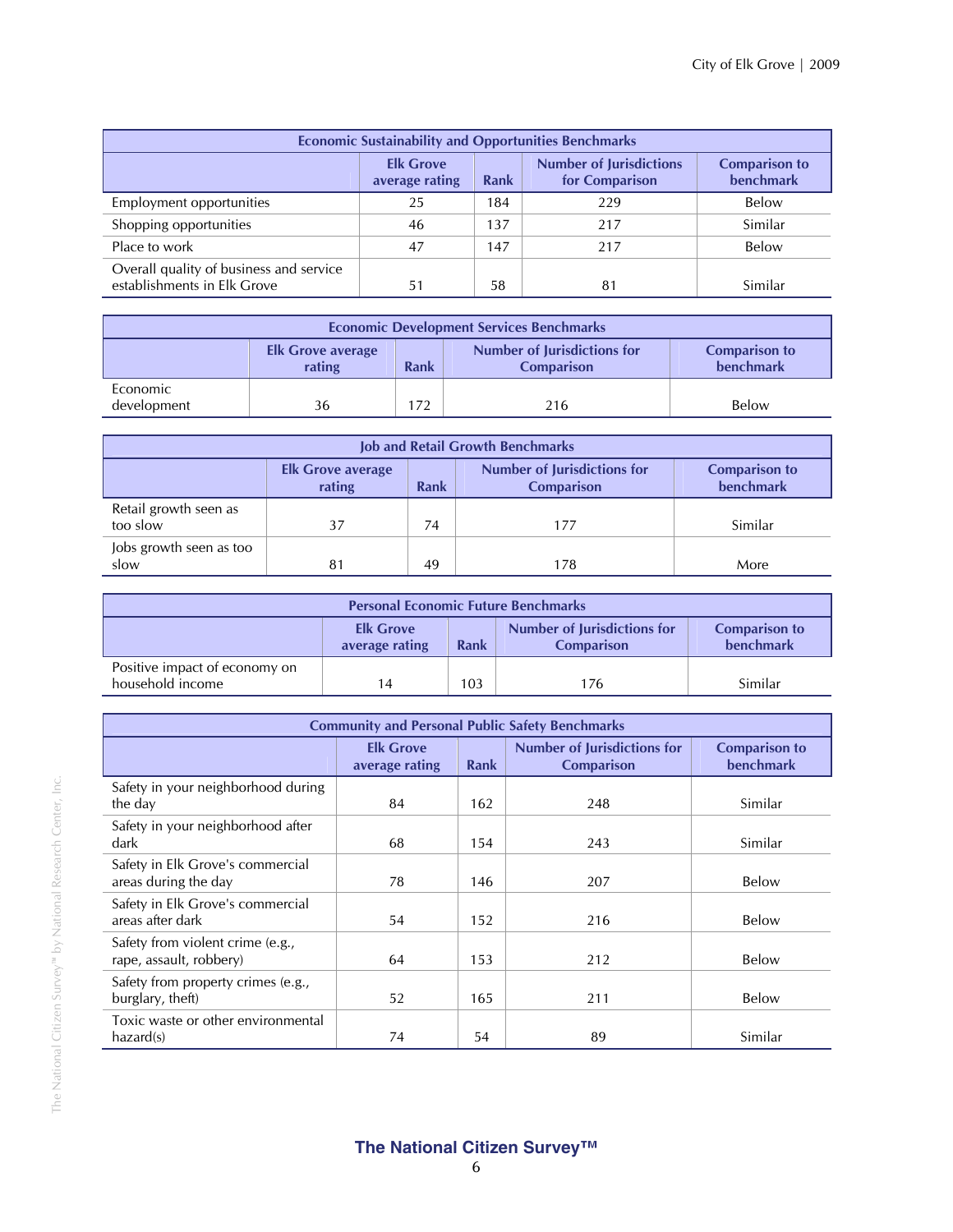| <b>Crime Victimization and Reporting Benchmarks</b>                                                                                                      |    |     |     |         |  |  |  |  |
|----------------------------------------------------------------------------------------------------------------------------------------------------------|----|-----|-----|---------|--|--|--|--|
| <b>Number of Jurisdictions for</b><br><b>Comparison to</b><br><b>Elk Grove average</b><br><b>benchmark</b><br>rating<br><b>Rank</b><br><b>Comparison</b> |    |     |     |         |  |  |  |  |
| Victim of crime                                                                                                                                          | 18 | 39  | 181 | More    |  |  |  |  |
| Reported<br>crimes                                                                                                                                       | 74 | 105 | 179 | Similar |  |  |  |  |

| <b>Public Safety Services Benchmarks</b> |                                    |             |                                                         |                                          |  |  |  |
|------------------------------------------|------------------------------------|-------------|---------------------------------------------------------|------------------------------------------|--|--|--|
|                                          | <b>Elk Grove average</b><br>rating | <b>Rank</b> | <b>Number of Jurisdictions for</b><br><b>Comparison</b> | <b>Comparison to</b><br><b>benchmark</b> |  |  |  |
| Police services                          | 66                                 | 170         | 338                                                     | Similar                                  |  |  |  |
| Fire services                            | 77                                 | 139         | 277                                                     | Similar                                  |  |  |  |
| EMS/ambulance                            | 75                                 | 129         | 262                                                     | Similar                                  |  |  |  |
| Crime prevention                         | 52                                 | 160         | 244                                                     | Below                                    |  |  |  |
| Fire prevention and<br>education         | 62                                 | 128         | 201                                                     | Similar                                  |  |  |  |
| Traffic enforcement                      | 55                                 | 162         | 269                                                     | Similar                                  |  |  |  |
| Emergency preparedness                   | 47                                 | 90          | 107                                                     | Below                                    |  |  |  |

| <b>Community Environment Benchmarks</b>                                       |                                                                                                                                            |     |     |         |  |  |
|-------------------------------------------------------------------------------|--------------------------------------------------------------------------------------------------------------------------------------------|-----|-----|---------|--|--|
|                                                                               | <b>Elk Grove</b><br><b>Number of Jurisdictions</b><br><b>Comparison to</b><br><b>benchmark</b><br>for Comparison<br>Rank<br>average rating |     |     |         |  |  |
| <b>Cleanliness of Elk Grove</b>                                               | 63                                                                                                                                         | 48  | 95  | Similar |  |  |
| Quality of overall natural environment in<br>Elk Grove                        | 54                                                                                                                                         | 73  | 88  | Below   |  |  |
| Preservation of natural areas such as<br>open space, farmlands and greenbelts | 47                                                                                                                                         | 73  | 96  | Below   |  |  |
| Air quality                                                                   | 51                                                                                                                                         | 120 | 152 | Below   |  |  |

| <b>Frequency of Recylcing Benchmarks</b>                                                                                                   |    |    |     |      |  |  |
|--------------------------------------------------------------------------------------------------------------------------------------------|----|----|-----|------|--|--|
| Number of Jurisdictions for<br><b>Elk Grove</b><br><b>Comparison to</b><br><b>benchmark</b><br>Rank<br><b>Comparison</b><br>average rating |    |    |     |      |  |  |
| Recycled used paper, cans or<br>bottles from your home                                                                                     | 94 | 24 | 164 | More |  |  |

| <b>Utility Services Benchmarks</b>     |                                    |      |                                                         |                                          |  |  |
|----------------------------------------|------------------------------------|------|---------------------------------------------------------|------------------------------------------|--|--|
|                                        | <b>Elk Grove average</b><br>rating | Rank | <b>Number of Jurisdictions for</b><br><b>Comparison</b> | <b>Comparison to</b><br><b>benchmark</b> |  |  |
| Power (electric and/or<br>gas) utility | 64                                 | 20   | 46                                                      | Similar                                  |  |  |
| Sewer services                         | 63                                 | 92   | 223                                                     | Similar                                  |  |  |
| Drinking water                         | 48                                 | 175  | 221                                                     | Below                                    |  |  |
| Storm drainage                         | 60                                 | 54   | 268                                                     | Above                                    |  |  |
| Yard waste pick-up                     | 71                                 | 35   | 177                                                     | Above                                    |  |  |
| Recycling                              | 73                                 | 38   | 246                                                     | Above                                    |  |  |
| Garbage collection                     | 72                                 | 88   | 281                                                     | Above                                    |  |  |

The National Citizen Survey™ by National Research Center, Inc.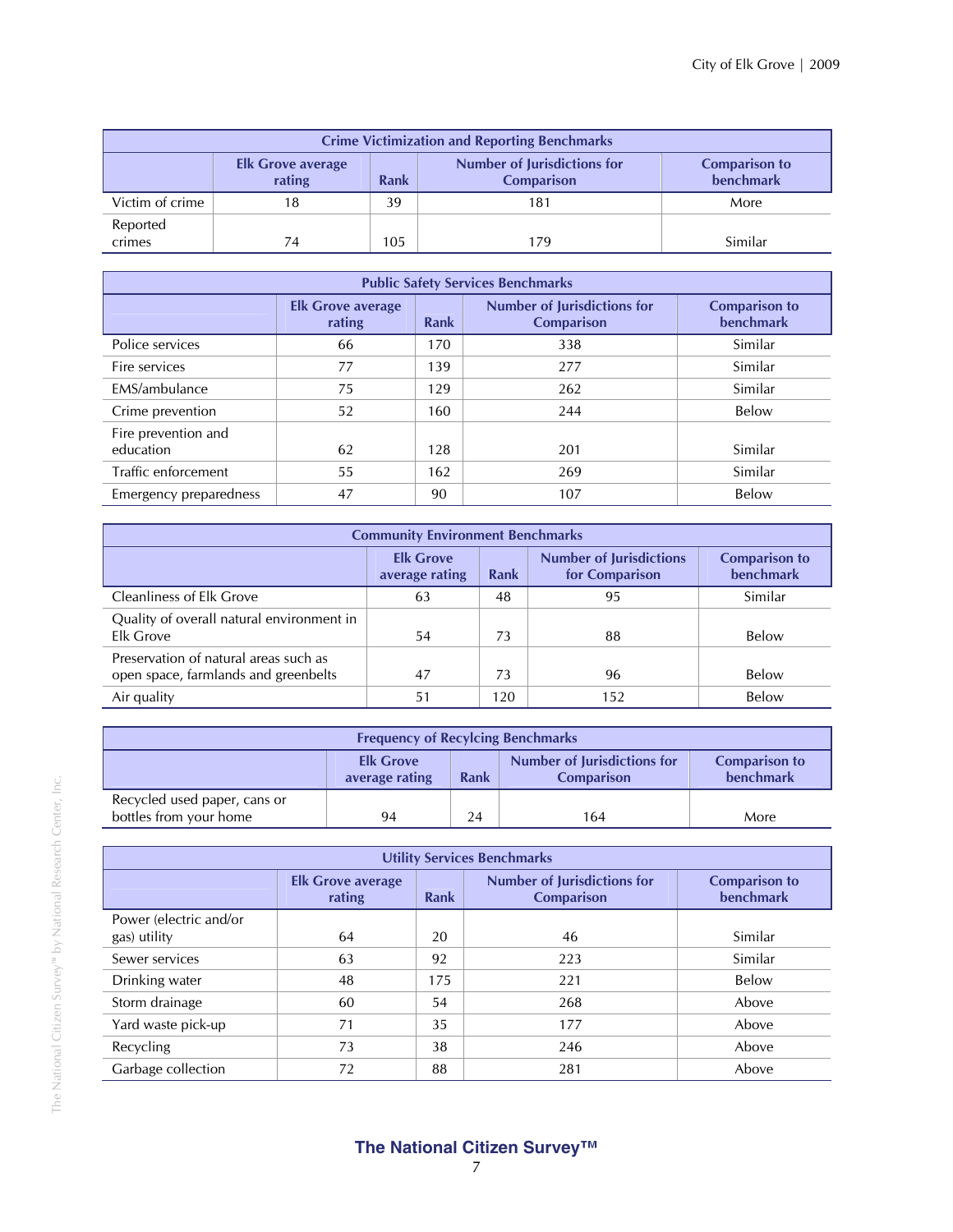| <b>Community Recreational Opportunities Benchmarks</b>                                                                                     |    |     |     |       |  |  |  |
|--------------------------------------------------------------------------------------------------------------------------------------------|----|-----|-----|-------|--|--|--|
| <b>Number of Jurisdictions for</b><br><b>Comparison to</b><br><b>Elk Grove average</b><br>benchmark<br>Rank<br>rating<br><b>Comparison</b> |    |     |     |       |  |  |  |
| Recreation<br>opportunities                                                                                                                | 52 | 146 | 225 | Below |  |  |  |

| <b>Participation in Parks and Recreation Opportunities Benchmarks</b>                                                                             |    |    |     |         |  |  |  |
|---------------------------------------------------------------------------------------------------------------------------------------------------|----|----|-----|---------|--|--|--|
| <b>Number of Jurisdictions for</b><br><b>Elk Grove</b><br><b>Comparison to</b><br><b>benchmark</b><br>Rank<br>average rating<br><b>Comparison</b> |    |    |     |         |  |  |  |
| Used Elk Grove recreation<br>centers                                                                                                              | 57 | 69 | 139 | Similar |  |  |  |
| Participated in a recreation<br>program or activity                                                                                               | 49 | 76 | 168 | Similar |  |  |  |
| Visited a neighborhood park or<br>City park                                                                                                       | 91 | 39 | 176 | More    |  |  |  |

| <b>Parks and Recreation Services Benchmarks</b> |                                    |                                   |     |       |  |  |  |
|-------------------------------------------------|------------------------------------|-----------------------------------|-----|-------|--|--|--|
|                                                 | <b>Elk Grove average</b><br>rating | <b>Comparison to</b><br>benchmark |     |       |  |  |  |
| City parks                                      | 76                                 | 36                                | 242 | Above |  |  |  |
| Recreation programs or<br>classes               | 69                                 | 61                                | 264 | Above |  |  |  |
| Recreation centers or<br>facilities             | 69                                 | 42                                | 205 | Above |  |  |  |

| <b>Cultural and Educational Opportunities Benchmarks</b>                                                                                          |    |     |     |       |  |  |
|---------------------------------------------------------------------------------------------------------------------------------------------------|----|-----|-----|-------|--|--|
| <b>Number of Jurisdictions for</b><br><b>Comparison to</b><br><b>Elk Grove average</b><br><b>benchmark</b><br>rating<br>Rank<br><b>Comparison</b> |    |     |     |       |  |  |
| Opportunities to attend<br>cultural activities                                                                                                    | 41 | 183 | 223 | Below |  |  |
| Educational opportunities                                                                                                                         | 52 | 110 | 161 | Below |  |  |

| <b>Participation in Cultural and Educational Opportunities Benchmarks</b>                                                                         |    |     |     |      |  |  |
|---------------------------------------------------------------------------------------------------------------------------------------------------|----|-----|-----|------|--|--|
| <b>Number of Jurisdictions</b><br><b>Elk Grove</b><br><b>Comparison to</b><br><b>benchmark</b><br>for Comparison<br><b>Rank</b><br>average rating |    |     |     |      |  |  |
| Used Elk Grove public libraries or<br>their services                                                                                              | 63 | 131 | 152 | Less |  |  |
| Participated in religious or spiritual<br>activities in Elk Grove                                                                                 | 44 | 46  | 57  | Less |  |  |

| <b>Cultural and Educational Services Benchmarks</b> |                                                                                                                                     |     |     |       |  |  |  |  |
|-----------------------------------------------------|-------------------------------------------------------------------------------------------------------------------------------------|-----|-----|-------|--|--|--|--|
|                                                     | Number of Jurisdictions for<br><b>Comparison to</b><br><b>Elk Grove average</b><br>benchmark<br>rating<br>Rank<br><b>Comparison</b> |     |     |       |  |  |  |  |
| Public schools                                      | 67                                                                                                                                  | 51  | 187 | Above |  |  |  |  |
| Public library<br>services                          | 65                                                                                                                                  | 193 | 241 | Below |  |  |  |  |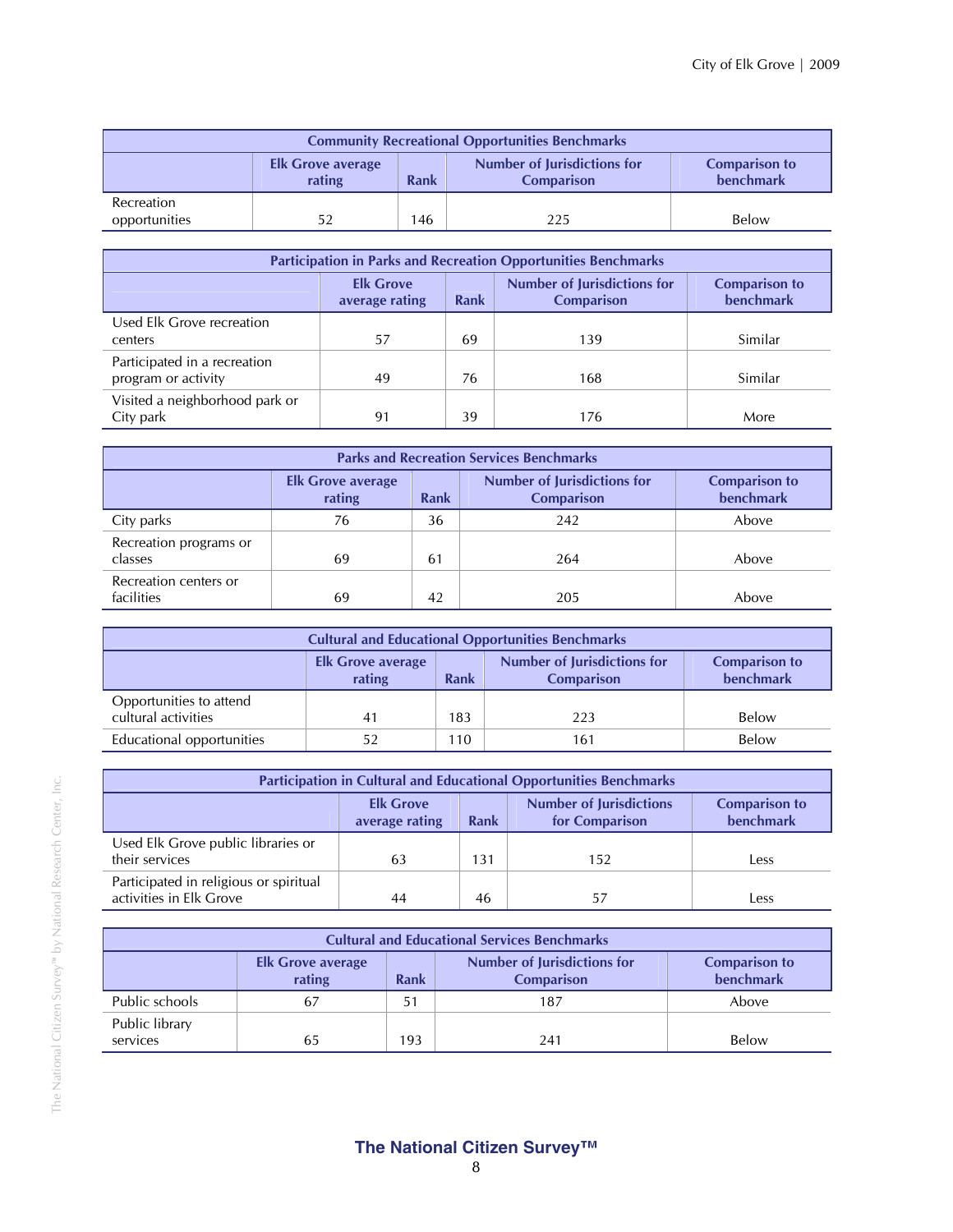| <b>Community Health and Wellness Access and Opportunities Benchmarks</b> |                                          |    |     |         |  |  |
|--------------------------------------------------------------------------|------------------------------------------|----|-----|---------|--|--|
|                                                                          | <b>Comparison to</b><br><b>benchmark</b> |    |     |         |  |  |
| Availability of affordable<br>quality health care                        | 49                                       | 65 | 169 | Similar |  |  |
| Availability of affordable<br>quality food                               | 58                                       | 40 | 104 | Similar |  |  |
| Availability of preventive<br>health services                            | 52                                       | 32 | 66  | Similar |  |  |

| <b>Health and Wellness Services Benchmarks</b>                                                                                                    |    |    |     |         |  |  |  |
|---------------------------------------------------------------------------------------------------------------------------------------------------|----|----|-----|---------|--|--|--|
| <b>Number of Jurisdictions for</b><br><b>Comparison to</b><br><b>Elk Grove average</b><br>benchmark<br>rating<br><b>Comparison</b><br><b>Rank</b> |    |    |     |         |  |  |  |
| Health<br>services                                                                                                                                | 56 | 66 | 149 | Similar |  |  |  |
|                                                                                                                                                   |    |    |     |         |  |  |  |

| <b>Community Quality and Inclusiveness Benchmarks</b>                               |                                    |             |                                                  |                                          |  |  |
|-------------------------------------------------------------------------------------|------------------------------------|-------------|--------------------------------------------------|------------------------------------------|--|--|
|                                                                                     | <b>Elk Grove</b><br>average rating | <b>Rank</b> | <b>Number of Jurisdictions</b><br>for Comparison | <b>Comparison to</b><br><b>benchmark</b> |  |  |
| Sense of community                                                                  | 53                                 | 152         | 229                                              | Similar                                  |  |  |
| Openness and acceptance of the<br>community toward people of diverse<br>backgrounds | 60                                 | 57          | 194                                              | Above                                    |  |  |
| Availability of affordable quality child care                                       | 42                                 | 85          | 168                                              | Similar                                  |  |  |
| Elk Grove as a place to raise kids                                                  | 65                                 | 157         | 278                                              | Similar                                  |  |  |
| Elk Grove as a place to retire                                                      | 46                                 | 215         | 255                                              | Below                                    |  |  |

| <b>Services Provided for Population Subgroups Benchmarks</b> |                                                                                                                                                   |     |     |         |  |  |  |  |
|--------------------------------------------------------------|---------------------------------------------------------------------------------------------------------------------------------------------------|-----|-----|---------|--|--|--|--|
|                                                              | <b>Number of Jurisdictions for</b><br><b>Comparison to</b><br><b>Elk Grove average</b><br><b>benchmark</b><br>rating<br>Rank<br><b>Comparison</b> |     |     |         |  |  |  |  |
| Services to seniors                                          | 57                                                                                                                                                | 102 | 224 | Similar |  |  |  |  |
| Services to youth                                            | 55                                                                                                                                                | 78  | 200 | Similar |  |  |  |  |
| Services to low income<br>residents                          | 51                                                                                                                                                | 20  | 179 | Above   |  |  |  |  |

| <b>Civic Engagement Opportunities Benchmarks</b>                                                                                                  |    |    |    |       |  |  |
|---------------------------------------------------------------------------------------------------------------------------------------------------|----|----|----|-------|--|--|
| <b>Number of Jurisdictions for</b><br><b>Elk Grove</b><br><b>Comparison to</b><br><b>benchmark</b><br>Rank<br>average rating<br><b>Comparison</b> |    |    |    |       |  |  |
| Opportunities to participate in<br>community matters                                                                                              | 52 | 60 | 83 | Below |  |  |
| Opportunities to volunteer                                                                                                                        | 52 |    | 83 | Below |  |  |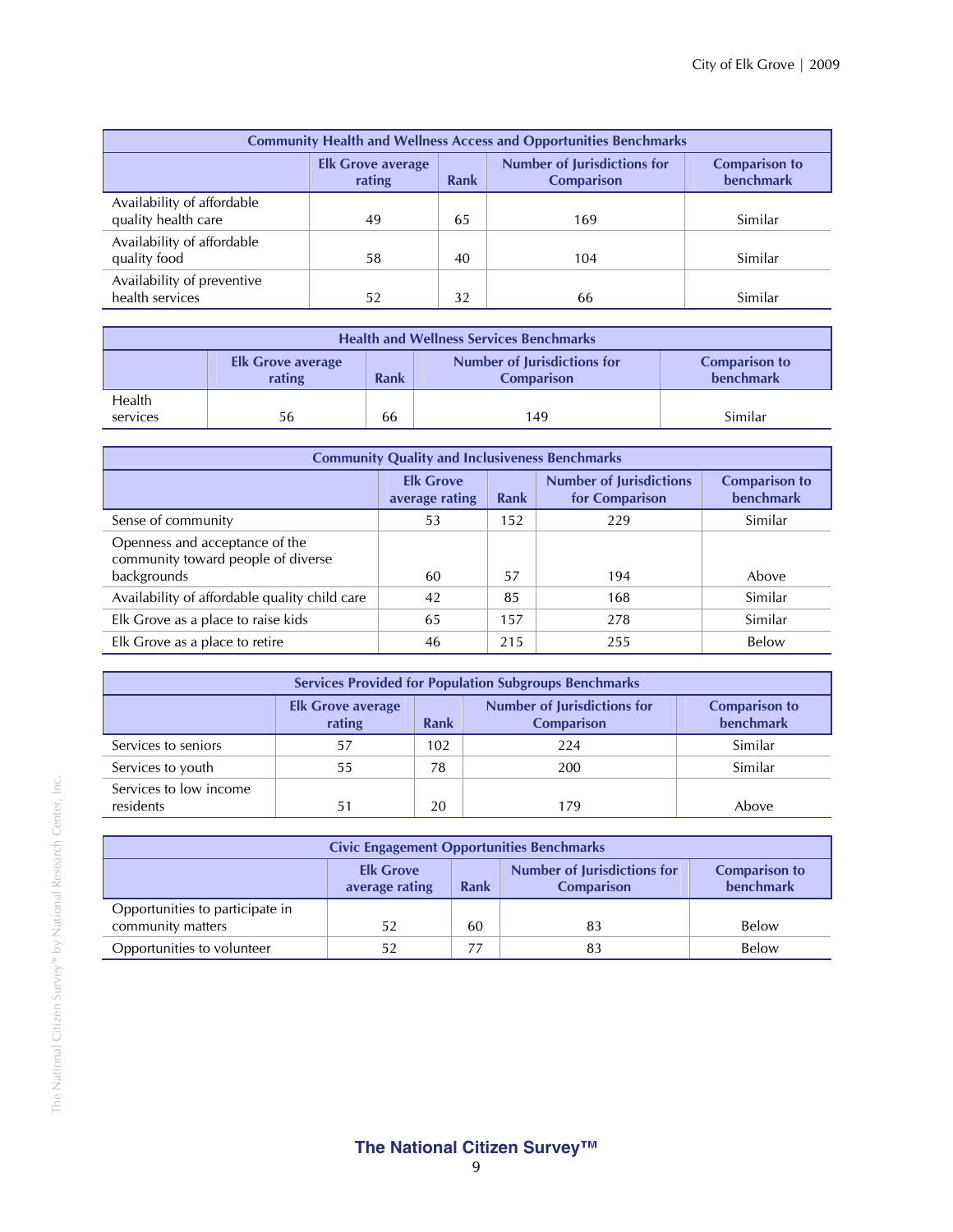| <b>Participation in Civic Engagement Opportunities Benchmarks</b>                                    |                                    |      |                                                            |                                          |  |
|------------------------------------------------------------------------------------------------------|------------------------------------|------|------------------------------------------------------------|------------------------------------------|--|
|                                                                                                      | <b>Elk Grove</b><br>average rating | Rank | Number of<br><b>Jurisdictions for</b><br><b>Comparison</b> | <b>Comparison to</b><br><b>benchmark</b> |  |
| Attended a meeting of local elected officials<br>or other local public meeting                       | 22                                 | 138  | 177                                                        | Less                                     |  |
| Watched a meeting of local elected officials<br>or other local public meeting on cable<br>television | 28                                 | 122  | 134                                                        | Less                                     |  |
| Volunteered your time to some group or<br>activity in Elk Grove                                      | 36                                 | 128  | 177                                                        | Less                                     |  |
| Participated in a club or civic group in Elk<br>Grove                                                | 23                                 | 51   | 65                                                         | Less                                     |  |
| Provided help to a friend or neighbor                                                                | 94                                 | 28   | 65                                                         | Similar                                  |  |

| <b>Voter Behavior Benchmarks</b>                                                                                                                  |    |     |     |         |  |  |  |
|---------------------------------------------------------------------------------------------------------------------------------------------------|----|-----|-----|---------|--|--|--|
| <b>Number of Jurisdictions for</b><br><b>Comparison to</b><br><b>Elk Grove average</b><br>benchmark<br>rating<br><b>Rank</b><br><b>Comparison</b> |    |     |     |         |  |  |  |
| Registered to vote                                                                                                                                | 82 | 110 | 188 | Similar |  |  |  |
| Voted in last general<br>election                                                                                                                 | 80 | 59  | 188 | More    |  |  |  |

| Use of Information Sources Benchmarks     |                                                                                                                                                   |    |     |      |  |  |
|-------------------------------------------|---------------------------------------------------------------------------------------------------------------------------------------------------|----|-----|------|--|--|
|                                           | <b>Number of Jurisdictions for</b><br><b>Comparison to</b><br><b>Elk Grove average</b><br>benchmark<br><b>Rank</b><br>rating<br><b>Comparison</b> |    |     |      |  |  |
| Read Elk Grove Newsletter                 | 85                                                                                                                                                | 59 | 123 | More |  |  |
| Visited the City of Elk Grove<br>Web site | 63                                                                                                                                                | 29 | 78  | More |  |  |

| <b>Local Government Media Services and Information Dissemination Benchmarks</b> |                                    |      |                                                  |                                          |  |
|---------------------------------------------------------------------------------|------------------------------------|------|--------------------------------------------------|------------------------------------------|--|
|                                                                                 | <b>Elk Grove average</b><br>rating | Rank | Number of Jurisdictions for<br><b>Comparison</b> | <b>Comparison to</b><br><b>benchmark</b> |  |
| Cable television                                                                | 55                                 | 40   | 149                                              | Above                                    |  |
| Public information<br>services                                                  | 54                                 | 142  | 224                                              | Similar                                  |  |

| <b>Social Engagement Opportunities Benchmarks</b>                |                                    |      |                                                  |                                          |
|------------------------------------------------------------------|------------------------------------|------|--------------------------------------------------|------------------------------------------|
|                                                                  | <b>Elk Grove</b><br>average rating | Rank | <b>Number of Jurisdictions</b><br>for Comparison | <b>Comparison to</b><br><b>benchmark</b> |
| Opportunities to participate in social<br>events and activities  | 50                                 | 66   | 85                                               | Below                                    |
| Opportunities to participate in<br>religious or spiritual events | 60                                 | 55   | 66                                               | Below                                    |

| <b>Contact with Immediate Neighbors Benchmarks</b>                                                                                         |    |    |    |         |
|--------------------------------------------------------------------------------------------------------------------------------------------|----|----|----|---------|
| <b>Number of Jurisdictions for</b><br><b>Elk Grove</b><br><b>Comparison to</b><br>benchmark<br>Rank<br>average rating<br><b>Comparison</b> |    |    |    |         |
| Has contact with neighbors at<br>least once per month                                                                                      | 79 | 53 | 76 | Similar |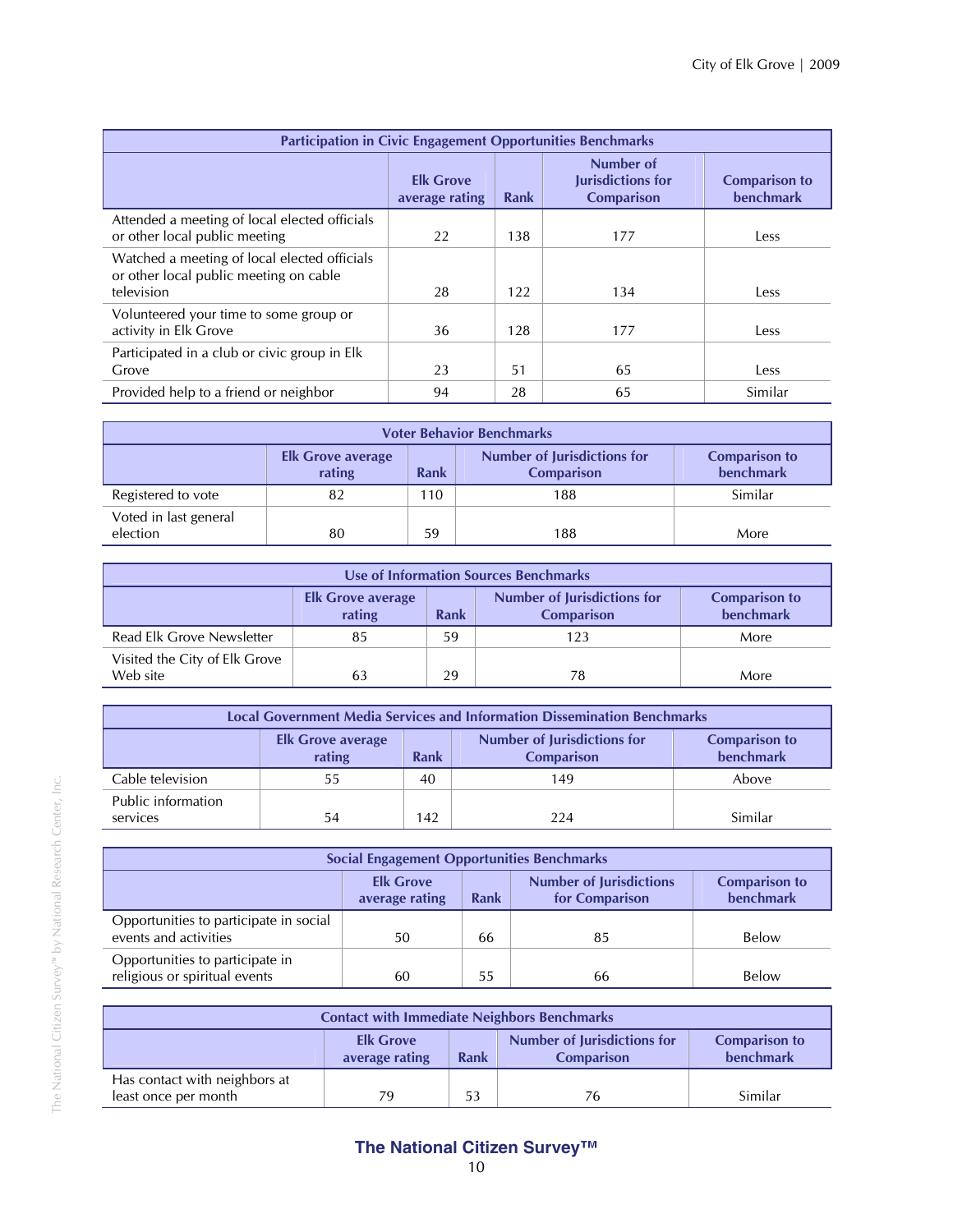| <b>Public Trust Benchmarks</b>                                    |                                    |      |                                                  |                                          |  |
|-------------------------------------------------------------------|------------------------------------|------|--------------------------------------------------|------------------------------------------|--|
|                                                                   | <b>Elk Grove</b><br>average rating | Rank | <b>Number of Jurisdictions</b><br>for Comparison | <b>Comparison to</b><br><b>benchmark</b> |  |
| Value of services for the taxes paid to<br>Elk Grove              | 45                                 | 240  | 293                                              | Below                                    |  |
| The overall direction that Elk Grove is<br>taking                 | 38                                 | 222  | 237                                              | Below                                    |  |
| Job Elk Grove government does at<br>welcoming citizen involvement | 43                                 | 225  | 254                                              | Below                                    |  |
| Job Elk Grove government does at<br>listening to citizens         | 35                                 | 198  | 219                                              | Below                                    |  |
| Overall image or reputation of Elk<br>Grove                       | 54                                 | 131  | 202                                              | Below                                    |  |

| Services Provided by Local, State and Federal Governments Benchmarks |                                    |      |                                                         |                                   |  |
|----------------------------------------------------------------------|------------------------------------|------|---------------------------------------------------------|-----------------------------------|--|
|                                                                      | <b>Elk Grove</b><br>average rating | Rank | <b>Number of Jurisdictions for</b><br><b>Comparison</b> | <b>Comparison to</b><br>benchmark |  |
| Services provided by the City of Elk<br>Grove                        | 57                                 | 207  | 323                                                     | Similar                           |  |
| Services provided by the Federal<br>Government                       | 37                                 | 164  | 194                                                     | Below                             |  |
| Services provided by the State<br>Government                         | 32                                 | 190  | 196                                                     | Below                             |  |
| Services provided by Sacramento<br><b>County Government</b>          | 38                                 | 72   | 78                                                      | Below                             |  |

| <b>Contact with City Employees Benchmarks</b>                                                                                       |  |     |     |      |  |
|-------------------------------------------------------------------------------------------------------------------------------------|--|-----|-----|------|--|
| Number of Jurisdictions for<br><b>Elk Grove</b><br><b>Comparison to</b><br>benchmark<br>Rank<br>average rating<br><b>Comparison</b> |  |     |     |      |  |
| Had contact with city employee(s)<br>in last 12 months                                                                              |  | 189 | 195 | Less |  |

| Perceptions of City Employees (Among Those Who Had Contact) Benchmarks |                                    |      |                                                         |                                   |  |
|------------------------------------------------------------------------|------------------------------------|------|---------------------------------------------------------|-----------------------------------|--|
|                                                                        | <b>Elk Grove average</b><br>rating | Rank | <b>Number of Jurisdictions for</b><br><b>Comparison</b> | <b>Comparison to</b><br>benchmark |  |
| City employee<br>knowledge                                             | 65                                 | 169  | 251                                                     | Similar                           |  |
| City employee<br>responsiveness                                        | 62                                 | 169  | 248                                                     | Below                             |  |
| City employee<br>courteousness                                         | 64                                 | 153  | 203                                                     | Below                             |  |
| Overall impression                                                     | 63                                 | 178  | 287                                                     | Similar                           |  |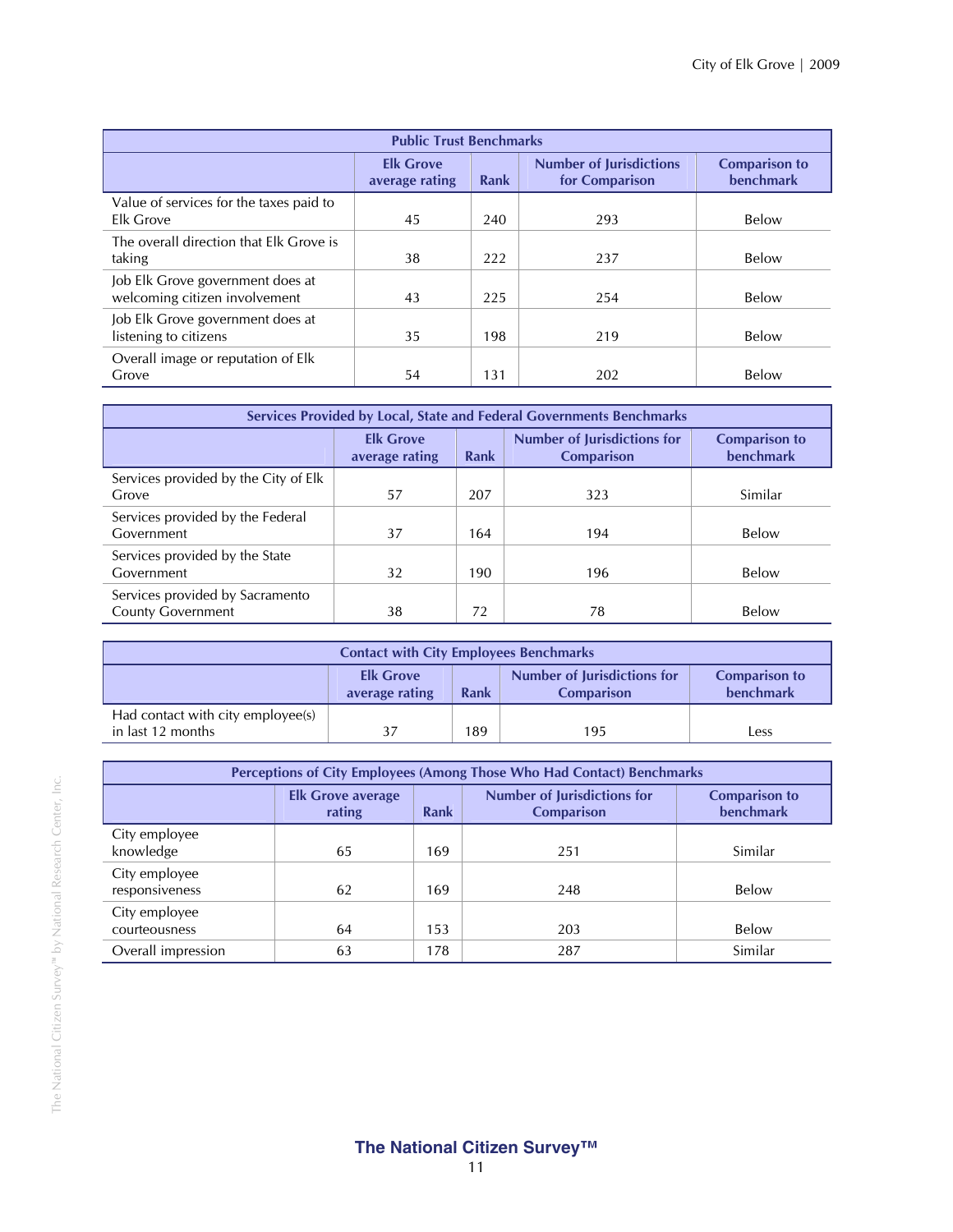## JURISDICTIONS INCLUDED IN NATIONAL BENCHMARK COMPARISONS

| Cococino County, AZ 116,320 |  |
|-----------------------------|--|
|                             |  |
|                             |  |
|                             |  |
|                             |  |
|                             |  |
|                             |  |
|                             |  |
|                             |  |
|                             |  |
|                             |  |
|                             |  |
|                             |  |
|                             |  |
|                             |  |
|                             |  |
|                             |  |
|                             |  |
|                             |  |
|                             |  |
|                             |  |
|                             |  |
|                             |  |
|                             |  |
|                             |  |
|                             |  |
|                             |  |
|                             |  |
|                             |  |
|                             |  |
|                             |  |
|                             |  |
|                             |  |
|                             |  |
|                             |  |
|                             |  |
|                             |  |
|                             |  |
|                             |  |
|                             |  |
|                             |  |
|                             |  |
|                             |  |
|                             |  |
|                             |  |

| San Bernardino County, CA 1,709,434            |  |
|------------------------------------------------|--|
|                                                |  |
|                                                |  |
|                                                |  |
| San Luis Obispo County, CA247,900              |  |
|                                                |  |
|                                                |  |
| Santa Barbara County, CA399,347                |  |
|                                                |  |
| South Lake Tahoe, CA23,609                     |  |
|                                                |  |
|                                                |  |
|                                                |  |
|                                                |  |
|                                                |  |
|                                                |  |
|                                                |  |
| District of Saanich, Victoria, Canada  103,654 |  |
|                                                |  |
| Guelph, Ontario, Canada114,943                 |  |
|                                                |  |
|                                                |  |
|                                                |  |
|                                                |  |
| North Vancouver, Canada44,303                  |  |
|                                                |  |
|                                                |  |
| Thunder Bay, Canada109,016                     |  |
|                                                |  |
|                                                |  |
|                                                |  |
|                                                |  |
| Arapahoe County, CO 487,967                    |  |
|                                                |  |
|                                                |  |
|                                                |  |
|                                                |  |
|                                                |  |
|                                                |  |
|                                                |  |
|                                                |  |
|                                                |  |
| Colorado Springs, CO 360,890                   |  |
|                                                |  |
| Denver (City and County), CO 554,636           |  |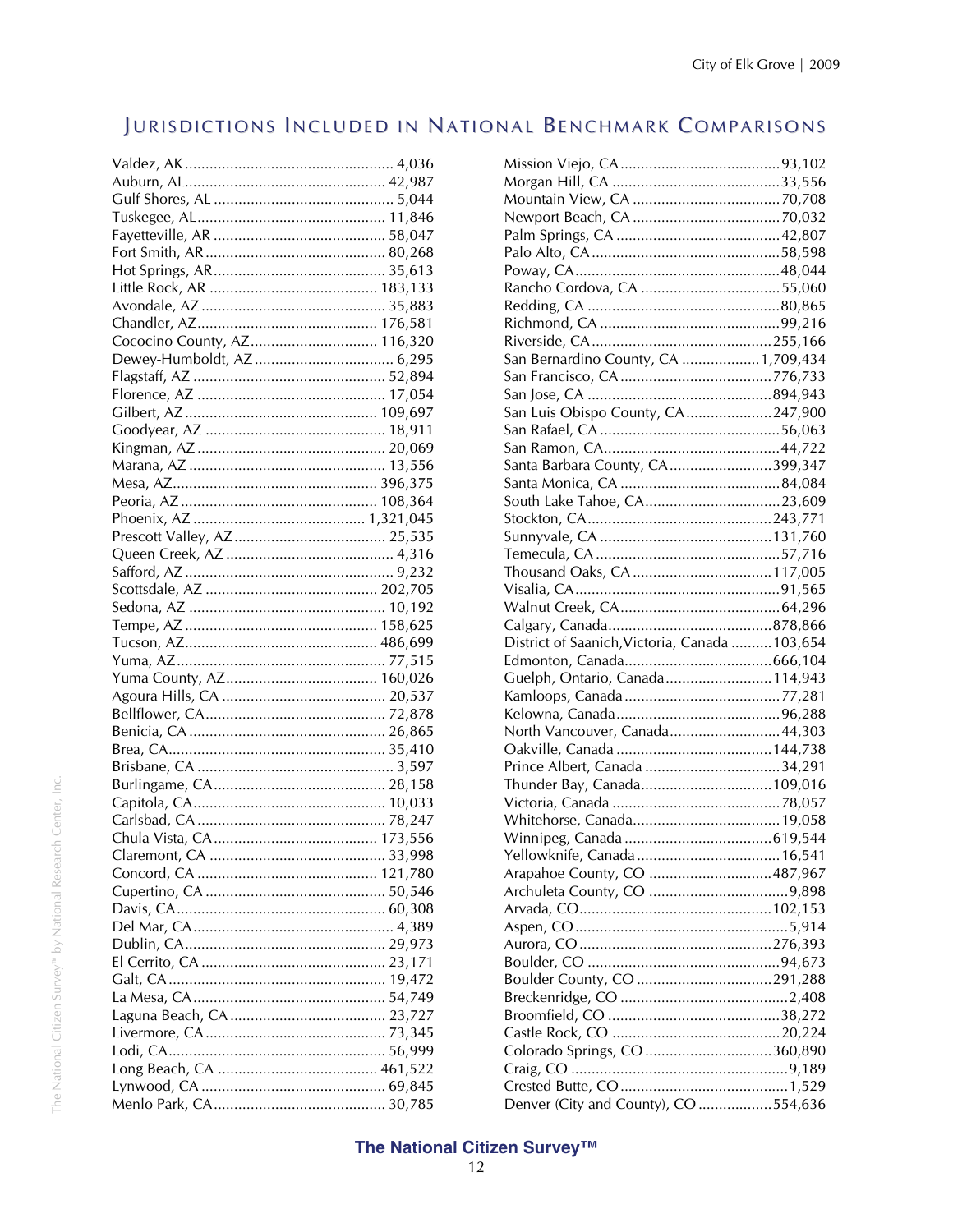| Douglas County, CO  175,766   |  |
|-------------------------------|--|
|                               |  |
|                               |  |
|                               |  |
|                               |  |
|                               |  |
|                               |  |
|                               |  |
|                               |  |
|                               |  |
|                               |  |
| Greenwood Village, CO 11,035  |  |
| Gunnison County, CO 13,956    |  |
| Highlands Ranch, CO 70,931    |  |
|                               |  |
| Jefferson County, CO 527,056  |  |
|                               |  |
| Larimer County, CO  251,494   |  |
|                               |  |
|                               |  |
|                               |  |
|                               |  |
|                               |  |
|                               |  |
|                               |  |
|                               |  |
|                               |  |
|                               |  |
|                               |  |
|                               |  |
|                               |  |
|                               |  |
|                               |  |
|                               |  |
|                               |  |
|                               |  |
|                               |  |
|                               |  |
|                               |  |
|                               |  |
|                               |  |
|                               |  |
|                               |  |
| Brevard County, FL 476,230    |  |
|                               |  |
| Charlotte County, FL  141,627 |  |
|                               |  |
|                               |  |
|                               |  |
|                               |  |
|                               |  |
|                               |  |
|                               |  |
|                               |  |
|                               |  |
| Escambia County, FL  294,410  |  |
|                               |  |

| Hillsborough County, FL 998,948 |  |
|---------------------------------|--|
|                                 |  |
|                                 |  |
|                                 |  |
|                                 |  |
|                                 |  |
|                                 |  |
| North Palm Beach, FL  12,064    |  |
|                                 |  |
|                                 |  |
|                                 |  |
|                                 |  |
|                                 |  |
|                                 |  |
|                                 |  |
| Palm Beach County, FL1,131,184  |  |
|                                 |  |
| Palm Beach Gardens, FL 35,058   |  |
|                                 |  |
|                                 |  |
|                                 |  |
|                                 |  |
|                                 |  |
|                                 |  |
|                                 |  |
|                                 |  |
|                                 |  |
|                                 |  |
|                                 |  |
|                                 |  |
|                                 |  |
|                                 |  |
|                                 |  |
|                                 |  |
|                                 |  |
|                                 |  |
|                                 |  |
|                                 |  |
|                                 |  |
|                                 |  |
|                                 |  |
|                                 |  |
|                                 |  |
|                                 |  |
|                                 |  |
|                                 |  |
|                                 |  |
|                                 |  |
|                                 |  |
|                                 |  |
|                                 |  |
|                                 |  |
|                                 |  |
|                                 |  |
|                                 |  |
|                                 |  |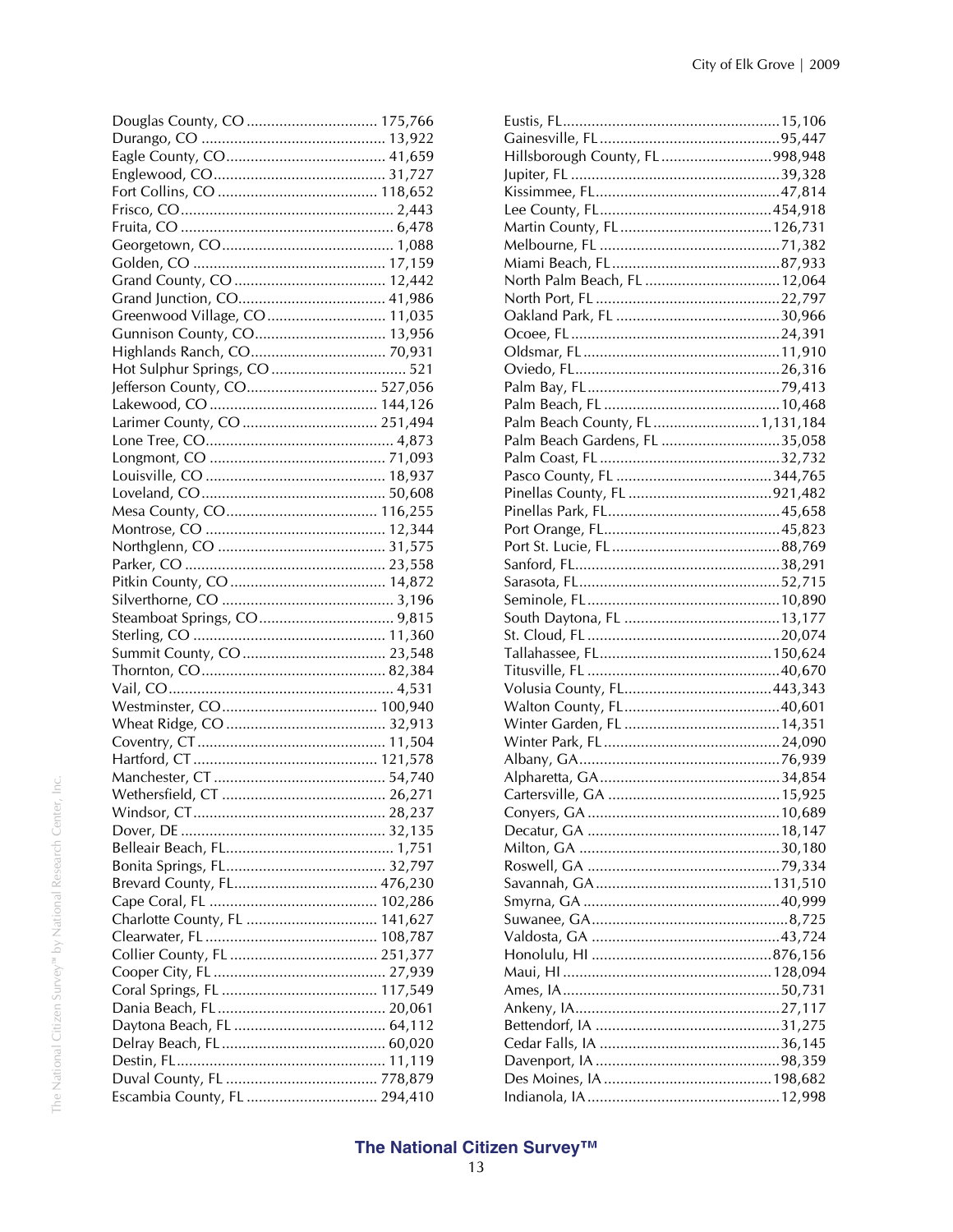| West Des Moines, IA 46,403 |
|----------------------------|
|                            |
|                            |
|                            |
|                            |
|                            |
|                            |
|                            |
|                            |
|                            |
|                            |
|                            |
|                            |
|                            |
|                            |
|                            |
|                            |
|                            |
|                            |
|                            |
|                            |
|                            |
|                            |
|                            |
|                            |
|                            |
|                            |
|                            |
|                            |
|                            |
|                            |
|                            |
|                            |
|                            |
|                            |
|                            |
|                            |
|                            |
|                            |
|                            |
|                            |
|                            |
|                            |
|                            |
|                            |
|                            |
|                            |
|                            |
|                            |
|                            |
|                            |

| Montgomery County, MD 873,341        |  |
|--------------------------------------|--|
|                                      |  |
|                                      |  |
|                                      |  |
|                                      |  |
|                                      |  |
|                                      |  |
|                                      |  |
|                                      |  |
|                                      |  |
|                                      |  |
|                                      |  |
|                                      |  |
| Meridian Charter Township, MI 38,987 |  |
|                                      |  |
| Oakland Township, MI  13,071         |  |
|                                      |  |
|                                      |  |
|                                      |  |
| Sault Sainte Marie, MI 16,542        |  |
|                                      |  |
|                                      |  |
| Village of Howard City, MI 1,585     |  |
|                                      |  |
|                                      |  |
|                                      |  |
|                                      |  |
|                                      |  |
|                                      |  |
|                                      |  |
|                                      |  |
|                                      |  |
|                                      |  |
|                                      |  |
|                                      |  |
|                                      |  |
|                                      |  |
|                                      |  |
| Olmsted County, MN 124,277           |  |
|                                      |  |
|                                      |  |
|                                      |  |
| St. Louis County, MN200,528          |  |
| Washington County, MN 201,130        |  |
|                                      |  |
|                                      |  |
|                                      |  |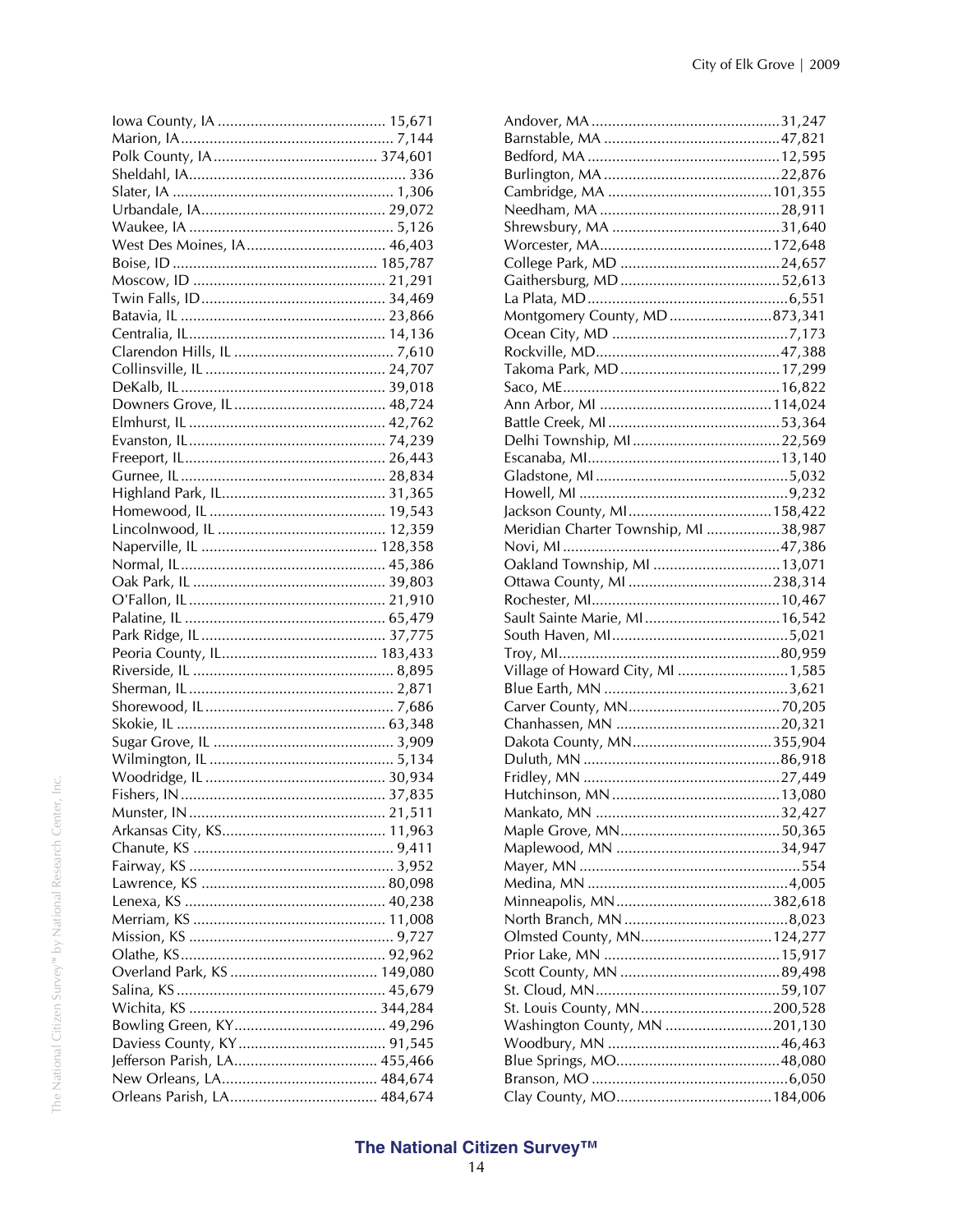| Maryland Heights, MO 25,756     |  |
|---------------------------------|--|
|                                 |  |
|                                 |  |
|                                 |  |
| Richmond Heights, MO  9,602     |  |
|                                 |  |
|                                 |  |
|                                 |  |
|                                 |  |
|                                 |  |
|                                 |  |
|                                 |  |
|                                 |  |
|                                 |  |
|                                 |  |
|                                 |  |
|                                 |  |
|                                 |  |
|                                 |  |
|                                 |  |
|                                 |  |
| Winston-Salem, NC 185,776       |  |
|                                 |  |
|                                 |  |
|                                 |  |
|                                 |  |
|                                 |  |
|                                 |  |
|                                 |  |
| Willingboro Township, NJ 33,008 |  |
|                                 |  |
|                                 |  |
|                                 |  |
|                                 |  |
|                                 |  |
| San Juan County, NM 113,801     |  |
|                                 |  |
|                                 |  |
| North Las Vegas, NV  115,488    |  |
|                                 |  |
|                                 |  |
| Washoe County, NV  339,486      |  |
|                                 |  |
|                                 |  |
|                                 |  |
| Village of Rye Brook, NY 8,602  |  |
|                                 |  |
|                                 |  |

| Multnomah County, OR660,486         |  |
|-------------------------------------|--|
|                                     |  |
| Borough of Ebensburg, PA 3,091      |  |
| Cranberry Township, PA23,625        |  |
| Cumberland County, PA 213,674       |  |
|                                     |  |
|                                     |  |
|                                     |  |
|                                     |  |
| Lower Providence Township, PA22,390 |  |
|                                     |  |
|                                     |  |
|                                     |  |
| Upper Merion Township, PA 28,863    |  |
|                                     |  |
|                                     |  |
|                                     |  |
|                                     |  |
|                                     |  |
|                                     |  |
|                                     |  |
|                                     |  |
|                                     |  |
|                                     |  |
|                                     |  |
|                                     |  |
|                                     |  |
|                                     |  |
|                                     |  |
|                                     |  |
|                                     |  |
|                                     |  |
|                                     |  |
|                                     |  |
|                                     |  |